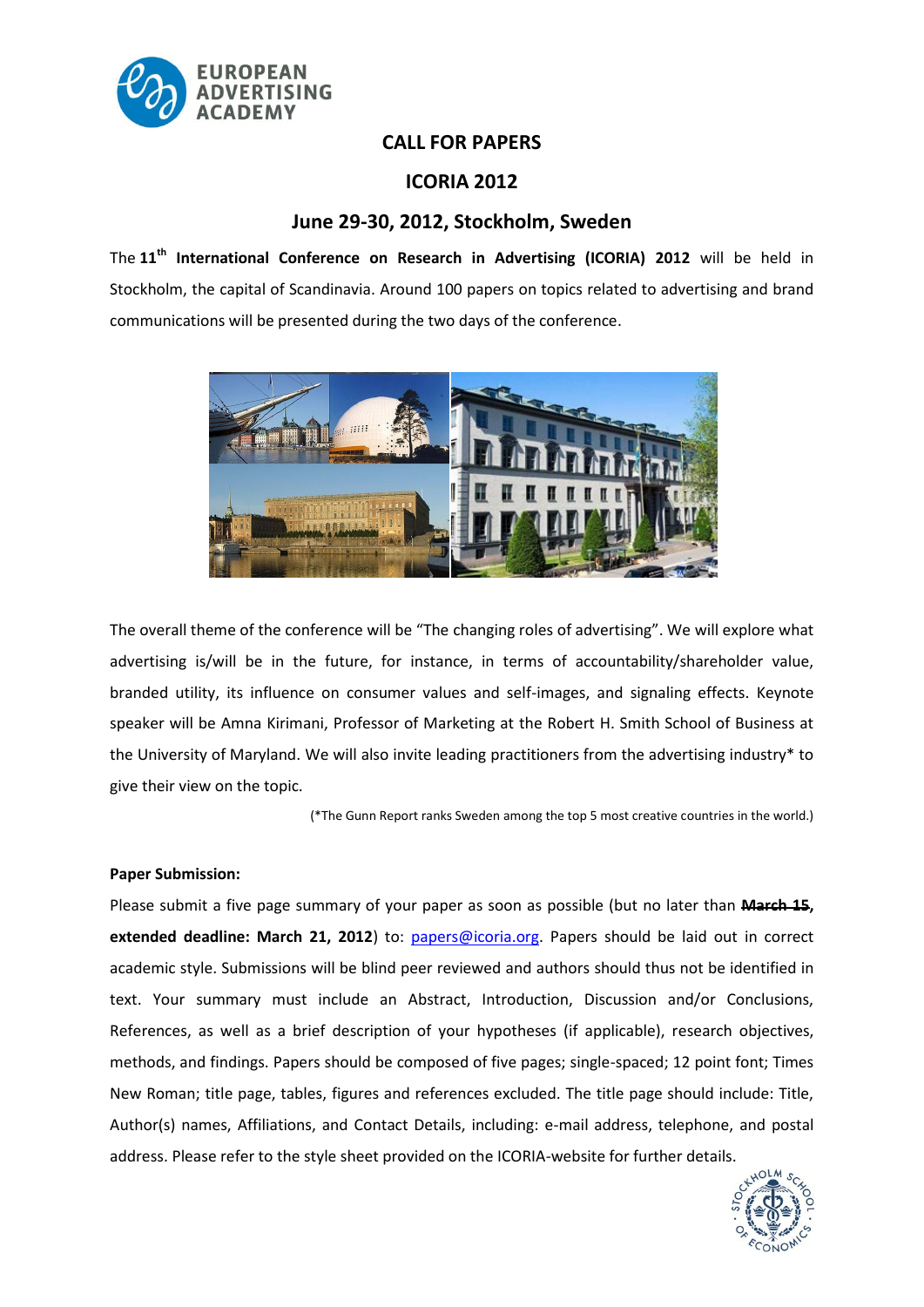

### **Suggested Topics:**

The ICORIA 2012 invites papers in following issues (but not excluding other and related topics):

### **Advertising**

- Accountability & Effectiveness
- Attention & Processing
- Content & Creativity
- Cross-cultural Issues
- Special Target Groups

#### **Branding**

- Brand Portfolio Analysis
- Models of Brand Communication

### **Communication Management**

- Public Relations
- Sponsorship & Events
- Product Placement
- Integrated Marketing Communication

## **Consumer Behavior**

- Emotions/Feelings
- Learning/Knowledge
- Attitudes

### **Media**

- Channel & Multi Media Management
- Convergence Management
- Cross Media Strategies
- Digital Media
- Media Management and Media Advertising
- Virtual Worlds

#### **Methodological Issues**

- Measurement in Advertising and Consumer Behavior
- Quantitative Methodologies in Communication Research
- Qualitative Methodologies in Communication Research

## **Public Policy Management**

- Ethics
- Corporate Social Responsibility
- Marketing in Restricted Industries (Pharma,

Tobacco, …)

- Political Communication
- Stakeholder Advertising

We especially welcome papers connected to the overall theme; "The changing roles of advertising".